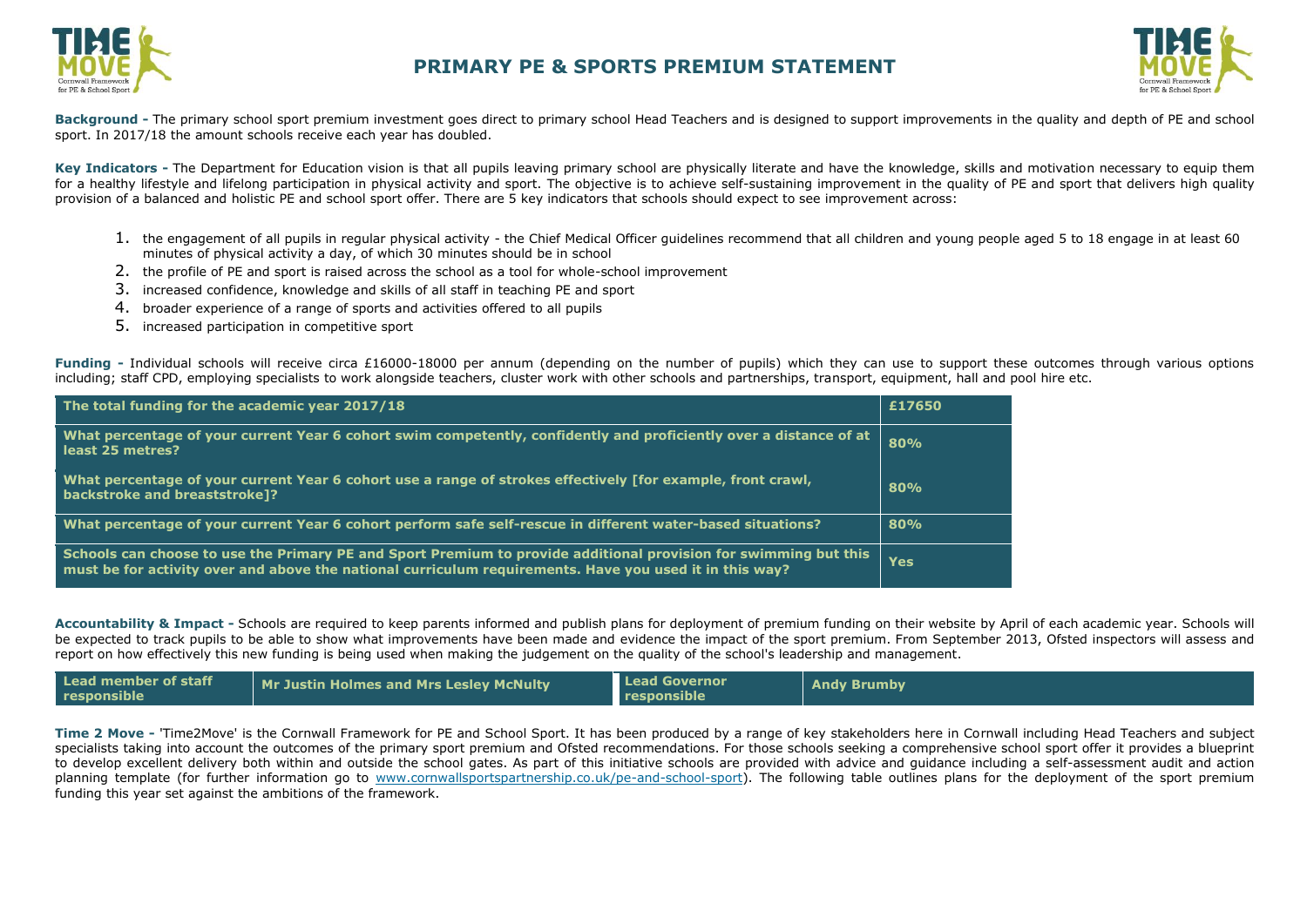



|                                                                                                                 |                                                                                                                                                                                                                                                                                                                                                                                                                                                                                                                                                                                                                                                                                                                                                                                                                                                                                                         |                          | <b>Impact</b>                                                                                                                                                                                                                                                                                                                                                                                                                                                                                                                                                                                                                                                                                                                                                            |                                                                                                                                                                                                                                                                                                                                                                                                                                                                                                                                                                                                                         |
|-----------------------------------------------------------------------------------------------------------------|---------------------------------------------------------------------------------------------------------------------------------------------------------------------------------------------------------------------------------------------------------------------------------------------------------------------------------------------------------------------------------------------------------------------------------------------------------------------------------------------------------------------------------------------------------------------------------------------------------------------------------------------------------------------------------------------------------------------------------------------------------------------------------------------------------------------------------------------------------------------------------------------------------|--------------------------|--------------------------------------------------------------------------------------------------------------------------------------------------------------------------------------------------------------------------------------------------------------------------------------------------------------------------------------------------------------------------------------------------------------------------------------------------------------------------------------------------------------------------------------------------------------------------------------------------------------------------------------------------------------------------------------------------------------------------------------------------------------------------|-------------------------------------------------------------------------------------------------------------------------------------------------------------------------------------------------------------------------------------------------------------------------------------------------------------------------------------------------------------------------------------------------------------------------------------------------------------------------------------------------------------------------------------------------------------------------------------------------------------------------|
|                                                                                                                 | <b>Actions</b>                                                                                                                                                                                                                                                                                                                                                                                                                                                                                                                                                                                                                                                                                                                                                                                                                                                                                          | <b>Funding</b>           | -Impact on pupils participation                                                                                                                                                                                                                                                                                                                                                                                                                                                                                                                                                                                                                                                                                                                                          | <b>Future Actions &amp;</b><br><b>Sustainability</b>                                                                                                                                                                                                                                                                                                                                                                                                                                                                                                                                                                    |
| <b>Area of Focus &amp;</b><br><b>Outcomes</b>                                                                   | (Actions identified through self-review to                                                                                                                                                                                                                                                                                                                                                                                                                                                                                                                                                                                                                                                                                                                                                                                                                                                              | -Planned spend           | -Impact on pupils attainment                                                                                                                                                                                                                                                                                                                                                                                                                                                                                                                                                                                                                                                                                                                                             | -How will the improvements                                                                                                                                                                                                                                                                                                                                                                                                                                                                                                                                                                                              |
|                                                                                                                 | improve the quality of provision)                                                                                                                                                                                                                                                                                                                                                                                                                                                                                                                                                                                                                                                                                                                                                                                                                                                                       | -Actual spend            | -Any additional impact<br>-Whole School Improvement (Key                                                                                                                                                                                                                                                                                                                                                                                                                                                                                                                                                                                                                                                                                                                 | be sustained<br>-What will you do next                                                                                                                                                                                                                                                                                                                                                                                                                                                                                                                                                                                  |
|                                                                                                                 |                                                                                                                                                                                                                                                                                                                                                                                                                                                                                                                                                                                                                                                                                                                                                                                                                                                                                                         |                          | Indicator 2)                                                                                                                                                                                                                                                                                                                                                                                                                                                                                                                                                                                                                                                                                                                                                             |                                                                                                                                                                                                                                                                                                                                                                                                                                                                                                                                                                                                                         |
| <b>Curriculum</b><br><b>Delivery</b><br>engage young people in a high quality,<br>broad and balanced curriculum | Carry out research into a PE framework<br>for the Early Years to develop gross and<br>fine motor skills. SportsHall Infant/Pre-<br>school proficiency/FUNdamentals/<br>RealPE.<br>Update current PE scheme (Champions)<br>so lessons are more targeted to<br>children's needs and to enhance quality<br>of teaching.<br>Investigate how maths can be more<br>prominent in our PE curriculum, linked to<br>a SIP priority, to increase the<br>opportunity for children to use maths<br>across the curriculum. Purchase Maths of<br>the day scheme to promote active maths<br>/ 30:30 daily<br>Continue to pay for qualified swimming<br>teachers for all key stage 2 children<br>Renewal of PE equipment to ensure that<br>all children are active throughout lessons<br>and not waiting around for equipment<br>(e.g. balls) being inactive. To enable<br>changes in the curriculum to be<br>resourced. | PS - £7500<br>AS - £6800 | All children to receive high quality<br>PE lessons weekly.<br>More confident and competent<br>staff with enhanced quality of<br>teaching and learning in PE.<br>An increased profile of Physical<br>Education and Sport due to<br>involvement in the Power of 3<br>(YST Pilot). 100% of children<br>taking part on a daily basis.<br>School priorities have been<br>identified: to work towards<br>becoming PE good/outstanding<br>according to YST.<br>80% of Year 6 leavers have met<br>the National Curriculum<br>requirements for swimming<br>KS2 classes are using maths of the<br>day to add extra active elements<br>into their teaching of maths<br>100% of KS2 children taking part<br>in active maths at least twice a<br>week.<br>Arena SOW allowing for more | The PE lead will monitor the<br>delivery of the PE curriculum<br>through learning walks and<br>pupil surveying though the<br>school council and class<br>council sessions.<br>Whole school swimming in<br>$2018/19$ ? - investigate the<br>added cost of this.<br>Introduce Power of 3 (Youth<br>Sports Trust pilot) - part of<br>the evaluation process.<br>Children doing moderate, high<br>and intense activities in ten<br>minute bursts three times a<br>day.<br>82% of the current Year 5<br>(next year's Year 6) have<br>already met the NC<br>requirements for swimming.<br>Booster classes for Autumn<br>2018. |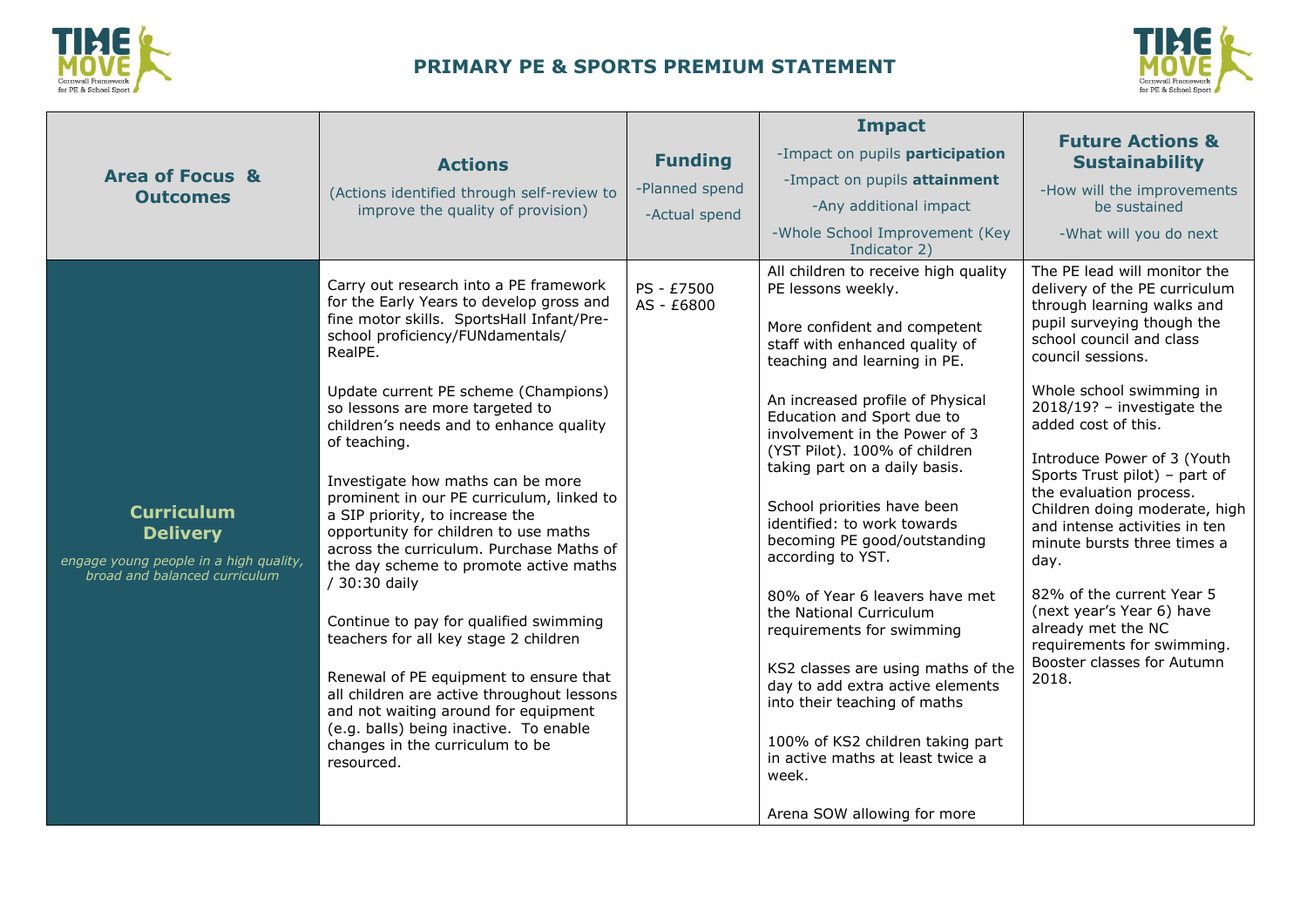



|                                                                                                                                                                                                                                                                 |                                                                                                                                                                                                                                                                                                                                                                                                                                                                                                                                                                                                                                                                                                                                                                                                                                                                                                                                                                                                                                                |                                       | involvement in a range of sports.                                                                                                                                                                                                                                                                                                                                                                                                                                                                                                                                                                                                                                                                                                                                                                                                                                                                                                                                                                        |                                                                                                                                                                                                                                                                                                                                                                                                                                                                                                                                                                                                                        |
|-----------------------------------------------------------------------------------------------------------------------------------------------------------------------------------------------------------------------------------------------------------------|------------------------------------------------------------------------------------------------------------------------------------------------------------------------------------------------------------------------------------------------------------------------------------------------------------------------------------------------------------------------------------------------------------------------------------------------------------------------------------------------------------------------------------------------------------------------------------------------------------------------------------------------------------------------------------------------------------------------------------------------------------------------------------------------------------------------------------------------------------------------------------------------------------------------------------------------------------------------------------------------------------------------------------------------|---------------------------------------|----------------------------------------------------------------------------------------------------------------------------------------------------------------------------------------------------------------------------------------------------------------------------------------------------------------------------------------------------------------------------------------------------------------------------------------------------------------------------------------------------------------------------------------------------------------------------------------------------------------------------------------------------------------------------------------------------------------------------------------------------------------------------------------------------------------------------------------------------------------------------------------------------------------------------------------------------------------------------------------------------------|------------------------------------------------------------------------------------------------------------------------------------------------------------------------------------------------------------------------------------------------------------------------------------------------------------------------------------------------------------------------------------------------------------------------------------------------------------------------------------------------------------------------------------------------------------------------------------------------------------------------|
|                                                                                                                                                                                                                                                                 |                                                                                                                                                                                                                                                                                                                                                                                                                                                                                                                                                                                                                                                                                                                                                                                                                                                                                                                                                                                                                                                |                                       |                                                                                                                                                                                                                                                                                                                                                                                                                                                                                                                                                                                                                                                                                                                                                                                                                                                                                                                                                                                                          |                                                                                                                                                                                                                                                                                                                                                                                                                                                                                                                                                                                                                        |
| <b>Physical Activity,</b><br><b>Health &amp; Wellbeing</b><br>all young people are aware of health<br>related issues and are supported to<br>make informed choices to engage in an<br>active and healthy lifestyle<br>(Key Indicator 1)<br><b>Diverse &amp;</b> | New playground equipment to support<br>physical activity at break times through<br>the introduction of playtime zones to<br>encourage positive physical play<br>opportunities.<br>Developments of PE area on school<br>website to include information about the<br>lunchtime play zones and health and<br>fitness to inform parents.<br>Introduction of the 'Daily Mile' for key<br>stage 2 children aimed at specific year<br>groups to encourage increased fitness<br>and physical activity.<br>Bikeability to be offered to year 6<br>children.<br>MUGA redevelopment to allow for a<br>larger variety of sports to take place.<br>Path to be built around field to allow for<br>more physical activity at lunchtimes,<br>daily mile and other sports during PE.<br>Introduce a wider range of sporting<br>activities - after-school clubs (Go Active)<br>- Summer term Tuesdays / Thursdays.<br>16 scooters purchased (including 1 adult<br>scooter) for Golden Time and to<br>encourage physically active children in<br>all year groups. | PS - £4500<br>AS - £3500<br>PS - £600 | An increase of 21% of pupils are<br>engaged in regular physical<br>activities at lunchtimes which they<br>are encouraged to participate in.<br>Children are happier after taking<br>part in positive physical<br>experiences - improving<br>concentration, attitudes to work,<br>behaviour and self-esteem.<br>All pupils have a greater<br>awareness of the benefits of<br>physical activity. These include the<br>dangers of poor diet, inactivity,<br>smoking and other activities that<br>undermine health.<br>An increase of 35% of KS1 and<br>KS2 children running longer<br>distances and building their<br>stamina. Fitter and healthier<br>children.<br>With the additional clubs on offer<br>(GO ACTIVE), 48 more children<br>participate in physical afterschool<br>clubs.<br>Year's 3 and 4 (52 children) have<br>already benefitted from the<br>scooters - this has had dramatic<br>effect on the children's behaviour<br>and the desire to be more active.<br>Increased number of children | Continue to reinvent the<br>physical zones to keep<br>interest fresh. Re-purchasing<br>of popular equipment in zones<br>might be needed.<br>Continue to develop the PE<br>section on the school website<br>to make parents aware of the<br>fitness and health and<br>wellbeing which is being<br>taught at each year group.<br>With the development of our<br>running path, we need to<br>create a cross-country<br>running team and participate<br>in cross country events next<br>year.<br>Participation in sports,<br>traditional and alternative-<br>developing a fit and healthy<br>lifestyle.<br>Passport legacy |
|                                                                                                                                                                                                                                                                 | Continue with Children's University and                                                                                                                                                                                                                                                                                                                                                                                                                                                                                                                                                                                                                                                                                                                                                                                                                                                                                                                                                                                                        |                                       |                                                                                                                                                                                                                                                                                                                                                                                                                                                                                                                                                                                                                                                                                                                                                                                                                                                                                                                                                                                                          |                                                                                                                                                                                                                                                                                                                                                                                                                                                                                                                                                                                                                        |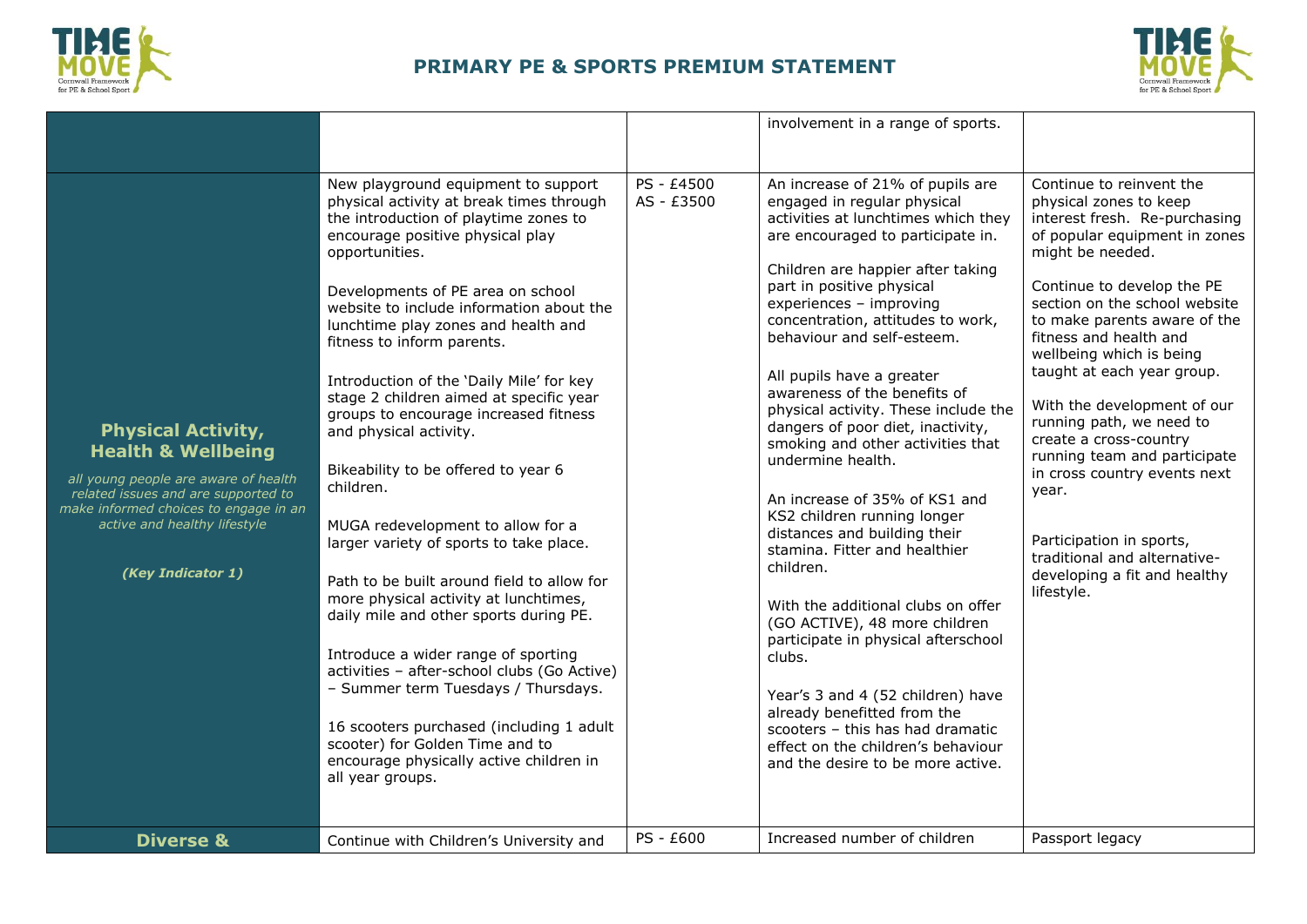



| <b>Inclusive</b><br>provide a fully inclusive offer that<br>recognises the diverse needs of specific<br>groups and identifies tailored<br>opportunities for all young people<br>(Key Indicator 4) | all that it represents. Encouraging<br>children to take part in sporting activities<br>outside of school. Making links with<br>sports clubs in the area and making<br>parents aware that this opportunity<br>exists.<br>Children to take part in one off sporting<br>activities based on non-traditional<br>activities e.g. hand ball, hula hooping<br>etc.                                                                                                                                                                                                        | AS - £400               | taking part in all sporting activities<br>outside of school and extra-<br>curricular sports clubs after<br>school. 24/74 have already<br>graduated - completing between<br>100 to 665 hours of physical<br>activities.<br>Children experiencing non-<br>traditional sporting activities and<br>broaden their knowledge of what<br>is available to them, e.g archery<br>100% of KS2 children have taken<br>part in an archery workshop and<br>78% of KS2 are taking part in<br>cricket workshops in the summer<br>term.     | Celebrate the milestone<br>achievements of hours logged<br>with the presentation of<br>bronze, silver and gold<br>medals.                                                                                                                                                                            |
|---------------------------------------------------------------------------------------------------------------------------------------------------------------------------------------------------|--------------------------------------------------------------------------------------------------------------------------------------------------------------------------------------------------------------------------------------------------------------------------------------------------------------------------------------------------------------------------------------------------------------------------------------------------------------------------------------------------------------------------------------------------------------------|-------------------------|----------------------------------------------------------------------------------------------------------------------------------------------------------------------------------------------------------------------------------------------------------------------------------------------------------------------------------------------------------------------------------------------------------------------------------------------------------------------------------------------------------------------------|------------------------------------------------------------------------------------------------------------------------------------------------------------------------------------------------------------------------------------------------------------------------------------------------------|
| <b>Competitions</b><br>Provide a well organised, appropriate<br>and enjoyable programme of<br>competitions and festivals for students<br>of all abilities<br>(Key Indicator 5)                    | Work with other local primary schools to<br>organise sports fixtures - in contact with<br>local schools for Summer term.<br>Transport to participate in additional<br>competitions and fixtures including the<br>annual swimming gala, Bodmin College<br>events etc.<br>Acquire new school football (Premier<br>League Stars) and netball kits to look<br>professional when playing fixtures<br>against other schools - out of stock -<br>need to reorder.<br>Review of Sports Day and the activities<br>involved - purchase of equipment and<br>resources needed. | PS - £1000<br>AS - £700 | Increased numbers of pupils<br>taking part in the swimming gala -<br>3rd place achieved. Increase of<br>25% in children taking part. 3rd<br>place achieved due to children<br>being able to take part in 5<br>training sessions before the gala<br>paid for by the Sports Premium<br>Money.<br>Two teams (netball and football)<br>participated competitive<br>opportunities within the local area.<br>Seeing the children doing well has<br>increased numbers at both<br>afterschool netball and football<br>clubs by 40% | Develop links further with<br>local primary schools to take<br>part in more sporting fixtures<br>throughout the year.<br>Take part in more Mid-<br>Cornwall qualifiers.<br>Build partnerships with<br>Callywith College (T and P<br>College)<br>Build partnerships with the<br><b>Bodmin Cluster</b> |
| <b>Leadership, Coaching</b><br>& Volunteering<br>provide pathways to introduce and                                                                                                                | Go Active to promote self-esteem and<br>leadership skills within pupils.                                                                                                                                                                                                                                                                                                                                                                                                                                                                                           |                         | 111 out of 165 67% of KS1 and<br>KS2 children gaining confidence<br>and developing their leadership                                                                                                                                                                                                                                                                                                                                                                                                                        | Develop links with new local<br>college.                                                                                                                                                                                                                                                             |